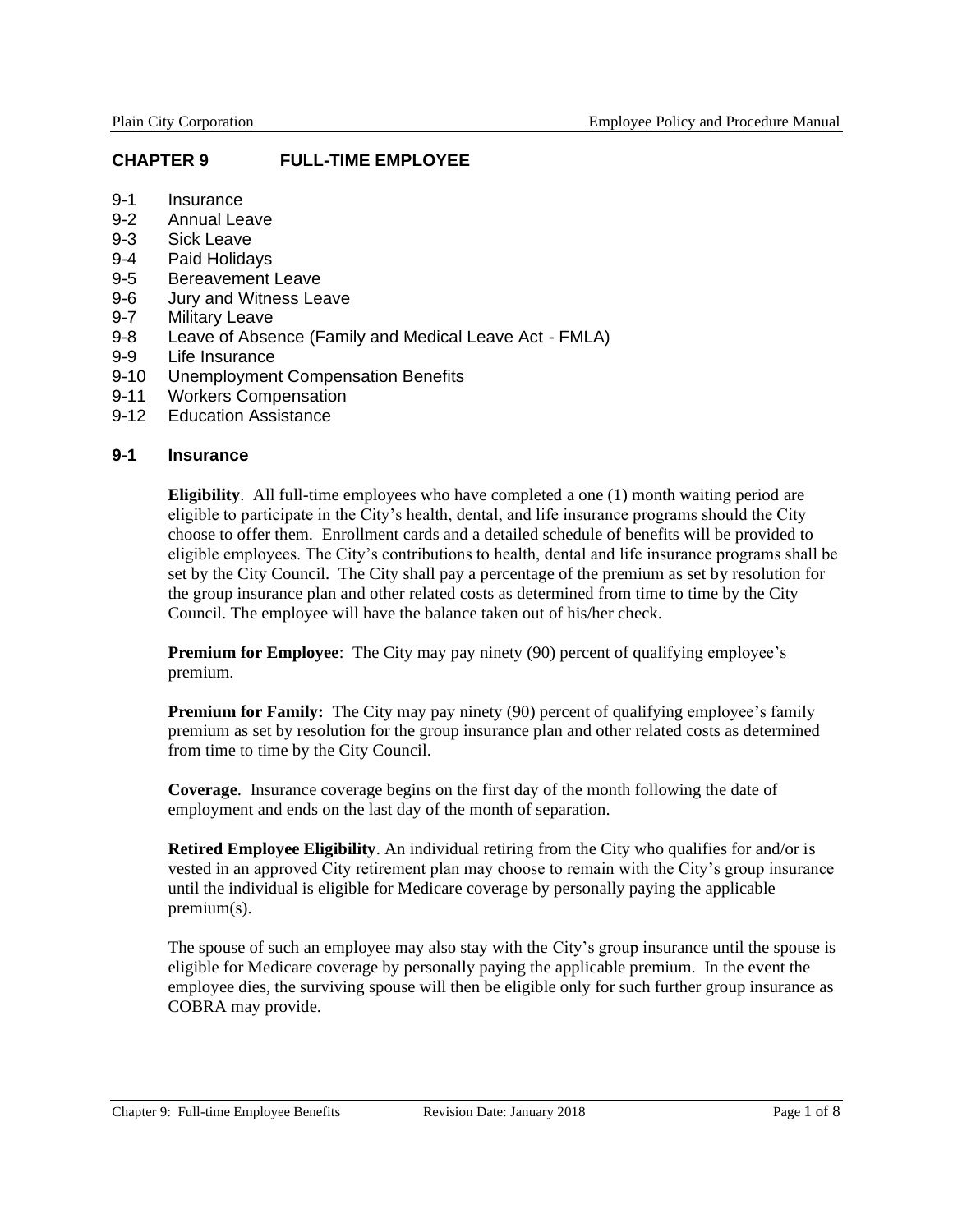### **9-2 Annual Leave**

The City provides annual leave for each full time employee**.** New employees shall accrue annual leave from the date of hire, but they shall not be eligible to use the accrued leave until satisfactorily completing the introductory period. Annual leave is accrued by the month. If employed after the fifteenth day of the month, annual leave accrual begins on the first of the following month.

The City provides annual leave for each full time employee based on the following schedule:

| 1 to 5 years:    | 9 days per year or 6 hours per month      |
|------------------|-------------------------------------------|
| $6$ to 10 years: | 12 days per year or 8 hours per month     |
| 11 to 15 years:  | 15 days per year or 10 hours per month    |
| 16 years & over: | 25 days per year or 16.67 hours per month |

An employee may accrue a maximum of 240 hours of annual leave. The cut-off date for calculating excess hours is the first pay period ending date which occurs on or after January 1st each year. When computing leave balances for excess hours, the hours accrued during this pay period will be included. It is the employee's responsibility to maintain knowledge of accrued annual leave and schedule leave appropriately.

Pre-approval of annual leave is required and must be requested in writing directed to the employee's supervisor/department head within 3 days of the requested annual leave. **(See Exhibit 9A – Time Off/Leave Report).** Department heads/supervisors will approve annual leave upon consideration of the needs of the City, the seasonal workload experience of each organization, and the employee's wishes. Conflicts in employee scheduling will be resolved by the supervisor with consideration given for seniority.

Official annual leave records will be maintained and kept current by posting at least once per month by the accounting payroll clerk. Annual leave usage will be reported by the department supervisor using time cards.

In lieu of taking all of the annual leave to which he/she is entitled, an employee may convert hours of annual leave to cash each year pursuant to the following guidelines.

Full-time employees may convert up to 40 hours of annual leave to cash once they have reached the 240 hour maximum for carryover each fiscal year. Payments for annual leave converted to cash shall be subject to withholding pursuant to state and federal law.

Employees who have accrued more than their maximum number of annual leave hours will lose those hours at the last day of December if they are not used.

New full-time employees are eligible for leave to cash on the next fiscal year after completing one year of service.

Upon separation of employment employees are eligible for 100% reimbursement of any remaining annual leave.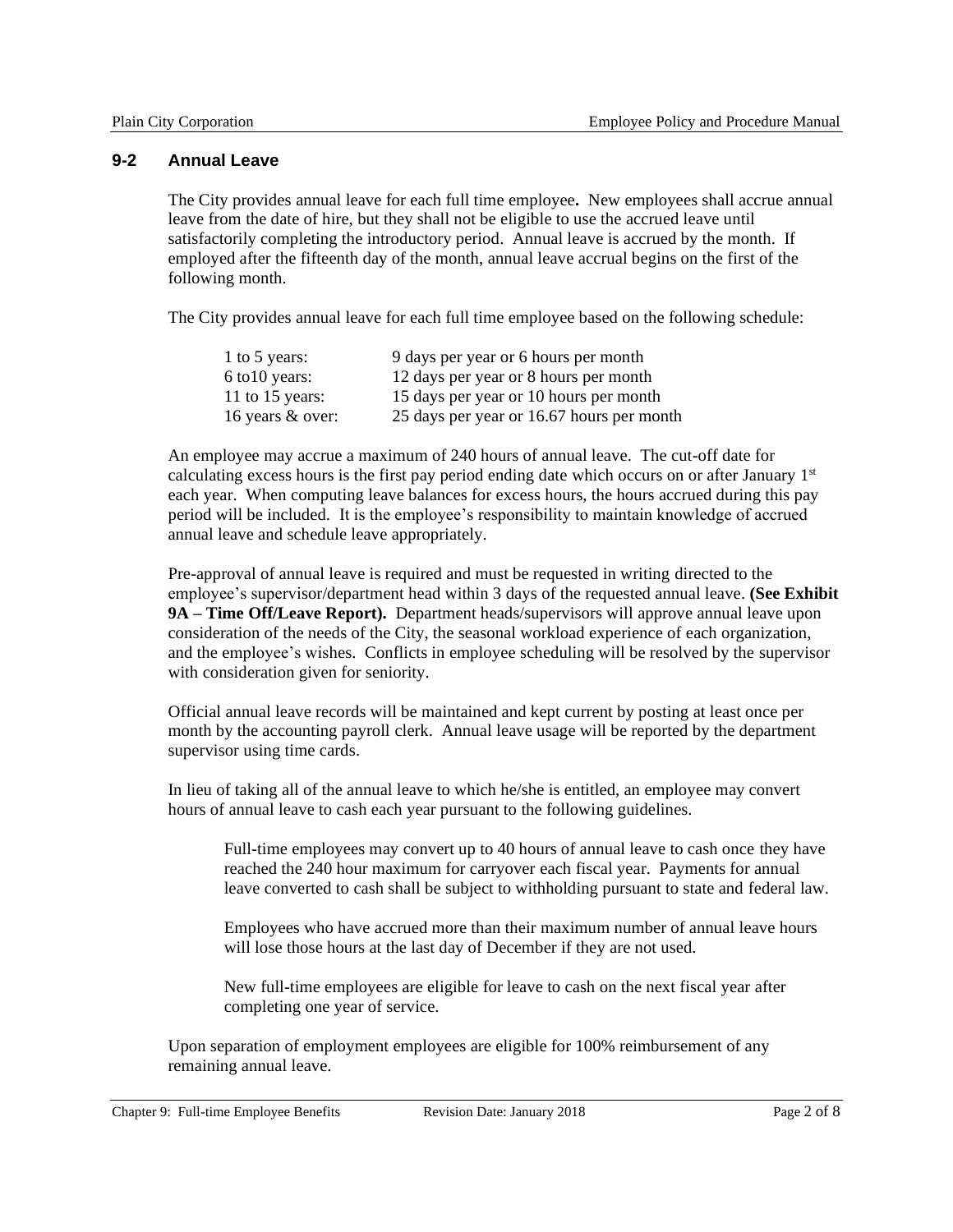### **9-3 Sick Leave**

The City provides sick leave for each full-time employee. New employees shall accrue annual leave from the date of hire, but they shall not be eligible to use the accrued leave until satisfactorily completing the introductory period. Under this Plan paid sick leave shall be provided for employees as insurance against loss of income when an employee needs to be absent from work because of illness or injury, to care for a dependent, or for any other emergency. Where the leave is not related to the employee's own illness or disability – or an event that qualifies under the FMLA – a personal leave request is subject to supervisory approval based on the operational requirements of the City.

**Benefit**. Each Full-Time employee under this Plan shall be awarded 6 sick leave hours per month (72 hours per year).

**Record Management.** Official records will be maintained by the payroll administrator and will be kept by posting at least once per month. Sick day's accrual will also appear on the employee's paycheck.

**Maximum Accrual**. No more than 960 hours can be accumulated.

**Termination Benefits**. At termination of employment for any reason, accumulated unused sick leave hours shall not be paid to the employee.

**Conditions on Use of Sick Leave**. The following are the conditions on use of personal leave.

- i. Minimum use of personal leave is one (1) hour increments, with supervisory approval.
- ii. Except in unforeseen circumstances, such as emergencies or the employee's inability to work due to their illness or accident, or an unforeseen FMLAqualifying event, the employees must provide their supervisor with reasonable prior notice to allow time for the supervisors to make arrangements necessary to cover the employee's work.
- iii. For leave due to unforeseen circumstances, employees must give their supervisors as much prior notice as possible, preferably within one hour after the normal start time of each date of absence unless directed by the supervisor.
- iv. If absence exceeds 24 hours in the pay period, a doctor's notice will be required.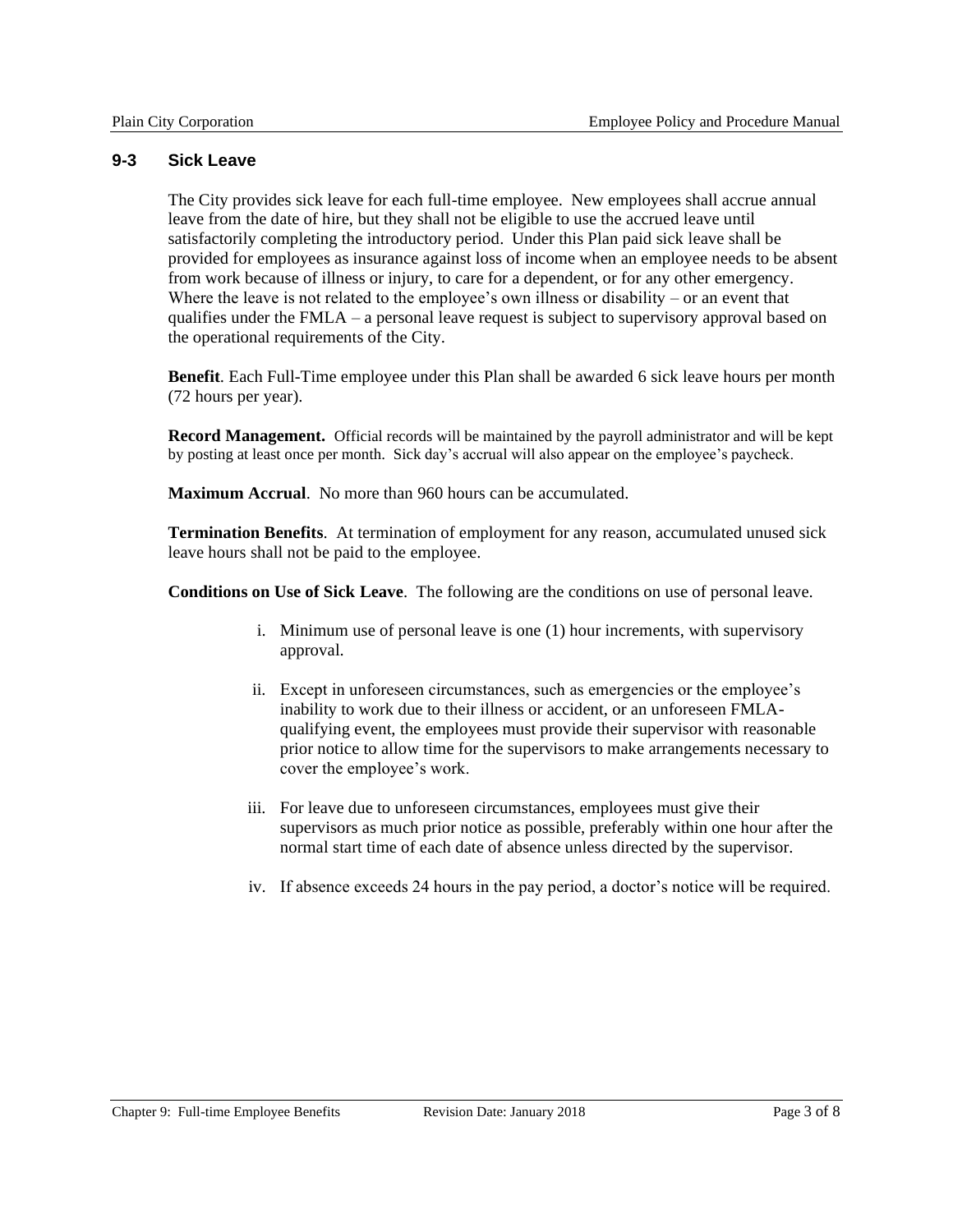### **9-4 Paid Holidays**

Any days designated as paid holidays by the City Council shall be considered legal holidays for employees. Twelve (12) holidays will be designated by the City Council at the beginning of each Calendar Year. Only full-time regular employees shall receive pay for designated holidays.

New Year's Day Martin Luther King's Birthday Presidents Day Memorial Day Independence Day Pioneer Day Labor Day Columbus Day Veteran's Day Thanksgiving Day and day after Christmas Day

Holidays falling on a Saturday shall be observed the preceding workday and holidays falling on a Sunday shall be observed the following workday. Any full*-*time employee who works on a holiday shall be given compensation as specified in Chapter 12.

# **9-5 Bereavement Leave**

Bereavement leave is time off with pay granted to full-time employees who suffer the loss of a wife, husband, child, mother, father, brother, sister, father-in-law, mother-in-law, son-in-law, daughter-in-law, brother-in-law, sister-in-law, grandfather, grandmother, grandchild, grandparents-in-law, step grandchild, stepchild, stepmother, stepfather, stepbrother, stepsister, and uncle, aunt, niece, or nephew. In event of death in any of these instances, the employee will be paid his/her regular base pay for scheduled work time from the date of death through the day of the funeral or memorial services, not to exceed five working days. Employees will be permitted one additional day of funeral or memorial service leave on the day following the service if such service is held more than 150 miles distance from Plain City and if the day following the service is a regular work shift. Satisfactory proof of such death, together with the date thereof, the date and location of the service, and the date of burial, must, on request, be furnished by the employee to their supervisor.

In the event of death of friends or relatives not listed above, an employee may be allowed to use personal leave for time off to attend the funeral or memorial service for such person.

# **9-6 Jury and Witness Leave**

Employees will be granted leave for jury or witness duty. If the jury or witness service is completed during regular work hours, an employee is expected to return to work upon completion of the service. The employee shall receive their regular pay when performing jury and witness duty if money received for jury or witness service is turned in to the City. Verification of jury and witness duty will be required.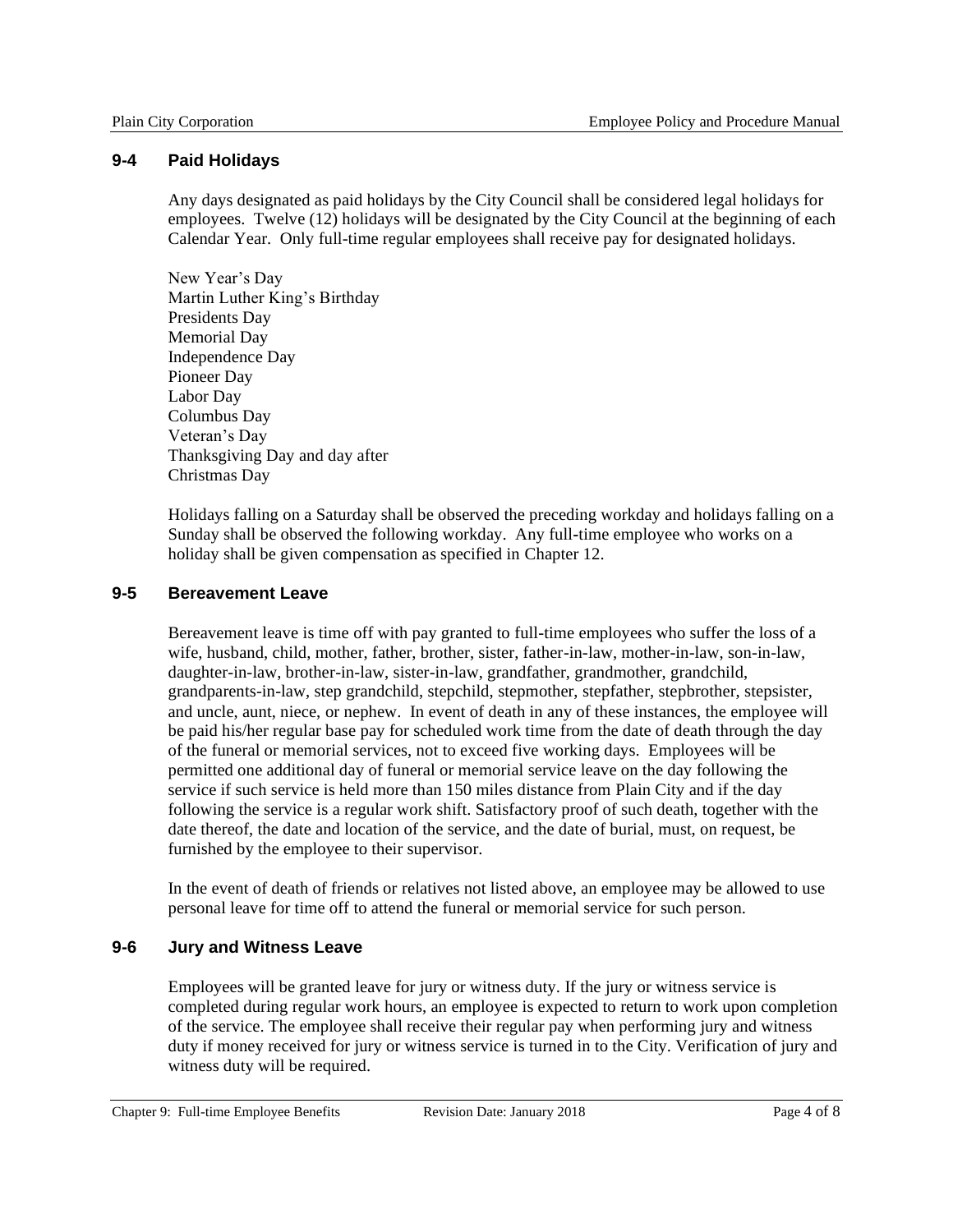### **9-7 Military Leave**

The City does not discriminate against any person who is a member of, applies to be a member of, performs, has performed, applies to perform or has an obligation to perform service in a uniformed service, as defined by federal statute. The City will not deny initial employment, reemployment, retention in employment, promotion, or any benefit of employment by the City on the basis of that membership, performance of service, application for service, or obligation. It is the City's policy to comply with all applicable statutes, including Employment And Reemployment Rights Of Members Of The Unified Services Act, 38 U.S.C. § 4301 *et seq.*, and Utah Code Ann. §§ 71-10-1 *et seq.*

For attendance of monthly reserve meetings, personnel should schedule their work and/or meetings so that they fall on their days off. If this is not possible, personnel should trade with others to cover shifts. If a trade cannot be arranged, the department will arrange leave for the individual and they will be charged with either annual or personal leave at the employee's option. No pay as provided below shall be made for monthly reserve meetings.

For training periods for which leave is granted, and for which military order are issued to the employee to serve, the City will pay the difference between the employee's base military pay and their normal City pay up to and including 15 days. Since military pay may not be paid until after training is completed, should an employee desire, they may receive their normal City pay and then reimburse the City when they receive their reserve pay. A form for the purpose of calculating the proper reimbursement shall be provided by the personnel officer and completed by the employee. The employee shall then return the completed form within 15 days of receipt of military pay to the personnel department. The payroll department will then deduct the respective military pay amount from the employee's next pay check; thus reducing the employee's total taxable income by the respective amount of military pay. Should a full-time employee be ordered to serve over 15 working days, no compensation will be made to the employee for any days in excess of 15 working days during any calendar year.

It shall be the policy of the City that any employee on military leave shall receive no compensation in excess of his or her normal City pay unless it comes entirely from the military.

I order to facilitate relationships between the City and the reserve units, the employee must give as much notice as possible to the City of the need for military leave in order to avoid scheduling and conflicts in the departments. Requests for leave should be made at least twenty (20) days prior to the beginning of leave.

# **9-8 Leave of Absence (Family and Medical Leave Act - FMLA)**

Under Federal Law, employers with less than 50 employees are not required to offer Family Medical Leave in accordance with the Act of 1993 as amended. Plain City may grant leave, but is not required to.

The City provides family and medical leave of absence, without pay, to eligible employees for their own serious health conditions; or who wish to take time off from work duties to fulfill family obligations relating directly to childbirth, adoption, or placement for a foster child; or to care for a child, spouse or their own parent with a serious health condition. A serious health condition means an illness, injury, impairment, or physical or mental condition that involves either an overnight stay in a medical facility, or continuing treatment by a health care provider for a condition that either prevents the employee from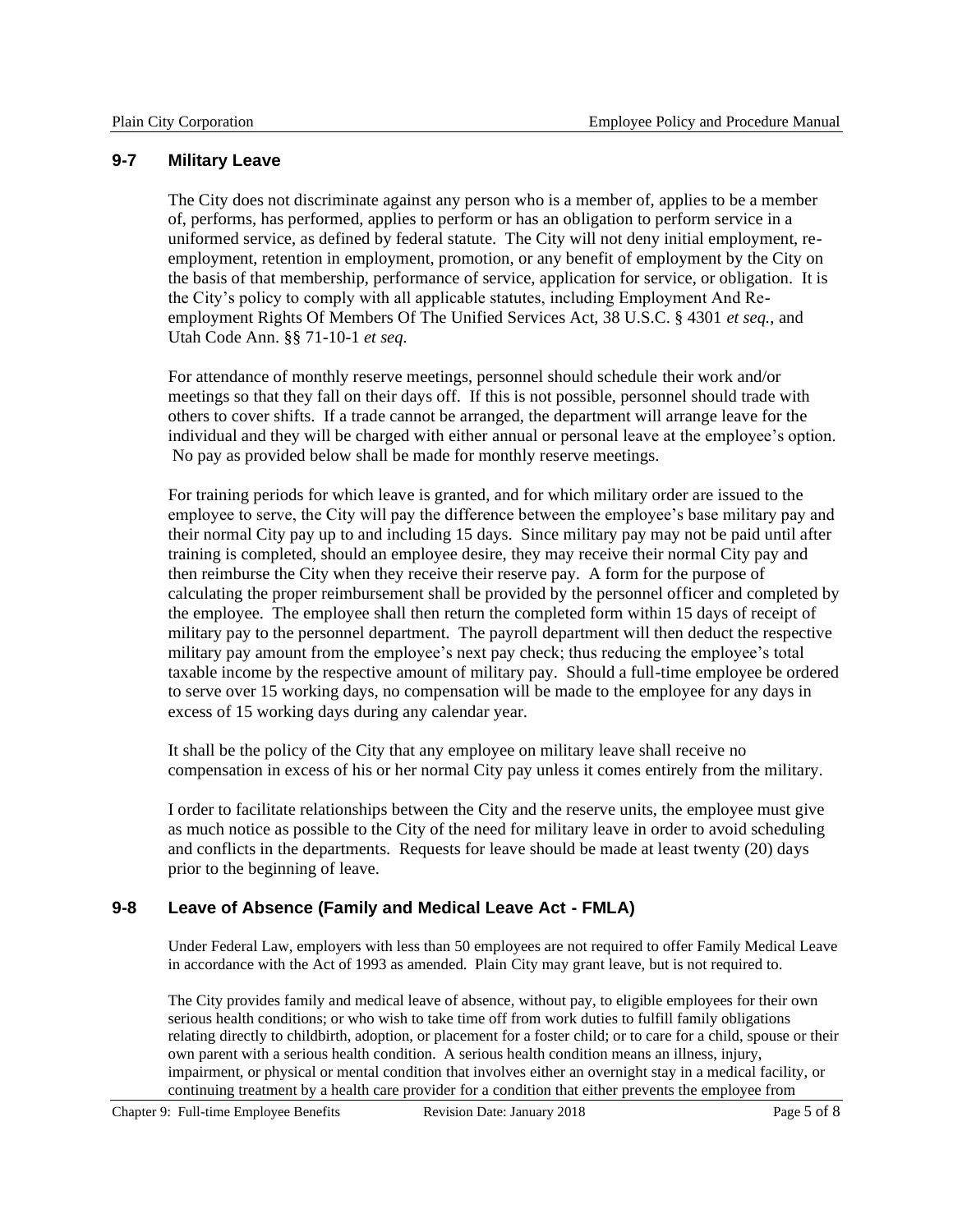performing the functions of the employee's job, or prevents the qualified family member from participating in school or other daily activities.

Eligible employees are those who have worked for the City for at least one year and worked 1,250 hours within the previous 12 month period. Eligible employees should make requests for FMLA leave to their supervisors at least 30 days in advance of foreseeable events. When 30 days notice is not possible, the employee must provide notice as soon as practicable and must comply with the City's normal call-in procedures.

Employees requesting FMLA leave related to their own serious health condition or the serious health condition of a spouse, child, or their own parent must submit sufficient information for the City to determine if the leave may qualify for FMLA protection and the anticipated timing and duration of leave. Employees must also inform the City if the requested leave is for a reason for which FMLA leave was taken or previously certified. Employees also may be required to provide a certification and periodic recertification supporting the need for leave.

Eligible employees may request up to a maximum of twelve weeks of family leave within a 12 month period. Any combination of FMLA leave may not exceed this maximum limit. The City uses the *rolling period* to calculate this 12 week period. The rolling period method starts counting the FMLA period on the date the employee first uses FMLA leave. Eligible employees will be required to first use any accrued paid leave time before taking unpaid leave. This accrued paid leave time will be included as part of the maximum twelve weeks leave. Married employee couples may be restricted to a combined total of twelve weeks leave within any 12 month period for childbirth, adoption, or placement of a foster child; or to care for a parent with a serious health condition.

To the extent the law requires, eligible employees with a spouse, son, daughter or parent on active duty or call to active duty status in the National Guard or Reserves in support of a contingency operation may use their 12-week leave entitlement to address certain qualifying exigencies. Qualifying exigencies may include attending certain military events, arranging for alternative childcare, addressing certain financial and legal arrangements, attending certain counseling sessions, and attending post-deployment reintegration briefings.

FMLA also includes a special leave entitlement that permits eligible employees to take up to 26 weeks of leave to care for a covered service member during a single 12-month period. A covered service member is a current member of the Armed Forces, including a member of the National Guard or Reserves, who has a serious injury or illness incurred in the line of duty on active duty that may render the service member medically unfit to perform his or her duties for which the service member is undergoing medical treatment, recuperation, or therapy; or is in outpatient status; or is on the temporary disability retired list.

During the single 12-month period for service member care leave, an eligible employee is entitled to a combined total of 26 workweeks of service member care leave and leave for any other FMLA-qualifying reason, provided that the eligible employee may not take more than 12 workweeks for any other FMLAqualifying reason during this period. For example, in the single 12-month period an employee could take 12 weeks of FMLA leave to care for a newborn child and 14 weeks of service member care leave, but could not take 16 weeks of leave to care for a newborn child and 10 weeks of service member care leave.

Subject to the terms, conditions and limitations of the applicable plan, health insurance benefits will be provided by the City for the length of time on leave, up to the maximum of twelve weeks. The employee must continue to pay any portion of the premium that the employee would typically pay if not on leave.

Benefit accruals, such as annual, personal leave, or holiday benefits, will be suspended during the leave and will resume upon return to active employment.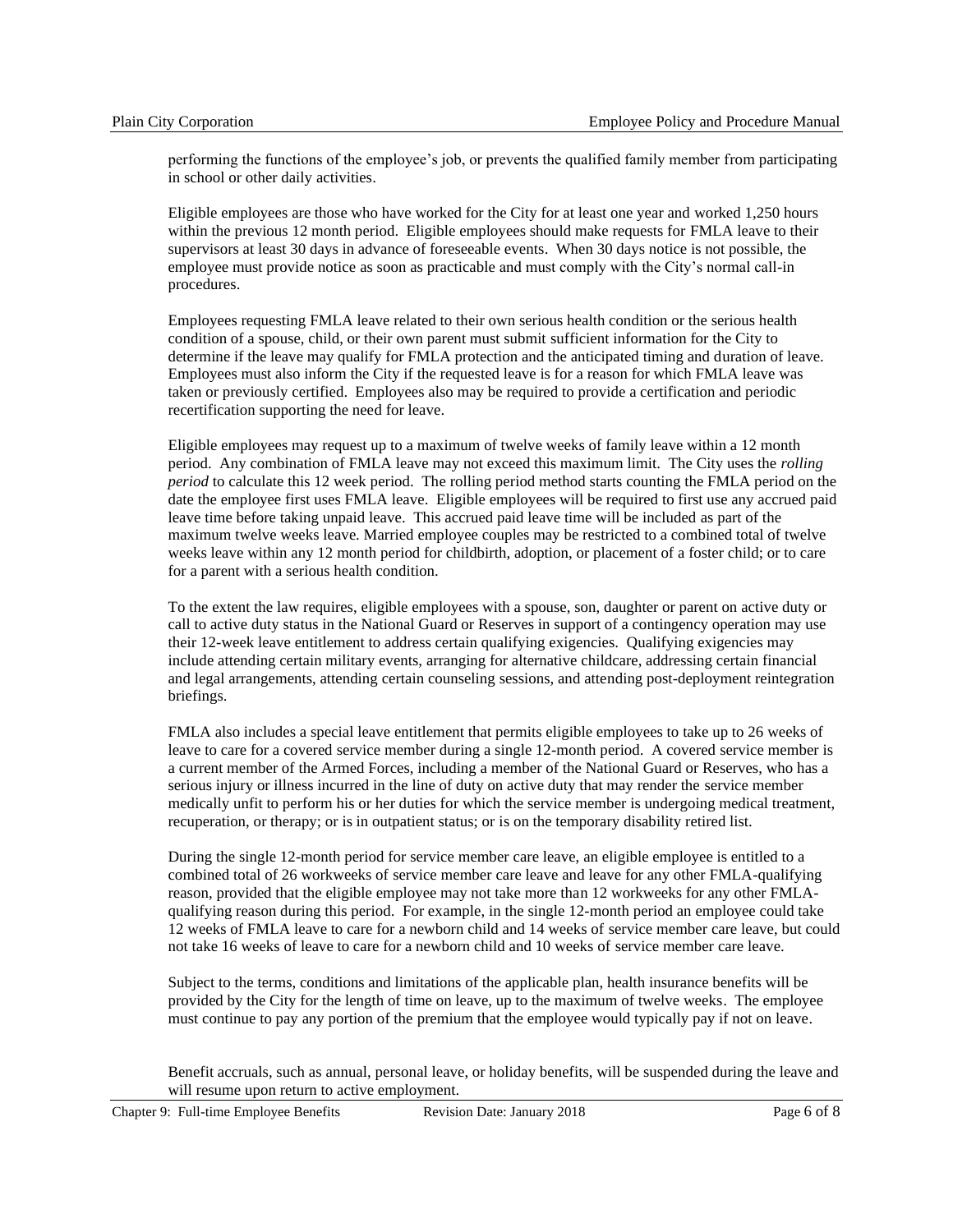So that an employee's return to work can be properly scheduled, an employee on FMLA leave must provide the City with at least two weeks' advance notice of the date the employee intends to return to work. When FMLA leave ends, the employee will be reinstated to the same position, if it is available, or to an equivalent position for which the employee is qualified.

If an employee fails to report to work promptly at the end of the approved leave period, the City will assume that the employee has resigned.

### **9-9 Life Insurance**

A life insurance policy may be provided for each full time regular employee and their dependents as part of the group insurance program.

### **9-10 Unemployment Compensation Benefits**

Employees whose employment is terminated may be eligible to receive unemployment compensation benefits, contingent upon the reason for the termination of the employment, the existence of a continued attachment to the labor market by the employee, and other factors. The determination of eligibility for unemployment compensation benefits, the amount of the benefits, and the duration of payments, if any, is made by the State of Utah Department of Employment Security, according to statutes, regulations and case law decision. Questions regarding unemployment compensation benefits should be directed to the State of Utah Department of Employment Security.

### **9-11 Workers Compensation**

Any injury occurring on the job must be immediately reported to the employee's supervisor. The job related injury shall be detailed on forms prescribed by the Utah Labor Commission and the City. These forms must be completed within 24 hours following the incident producing the injury.

# **9-12 Education Assistance**

The City encourages its employees to continually update and increase their level of education. To further this, the City may give financial assistance as funding is available and approved by the City Council to full-time employees enrolled in City-approved educational programs of direct benefit in aiding the employee to improve performance and skills in his/her position with the City. To this end, 80% of tuition and book fees may be paid for successful completion of classes or courses of direct benefit.

**Application Process**. Any full-time employee enrolling in a course under this policy must have advance written approval of the Department Head/Supervisor and Mayor prior to taking the course. **(See Exhibit 9B – Education Assistance Reimbursement Application).** Forms can be obtained from the City Recorder. The records shall be kept in the City Recorder's office. Courses must not interfere with the employee's normal work hours.

Upon completion of the class/course, the employee must submit to the Mayor's Office the evidence of the grade received, and a verified statement of tuition and related costs for